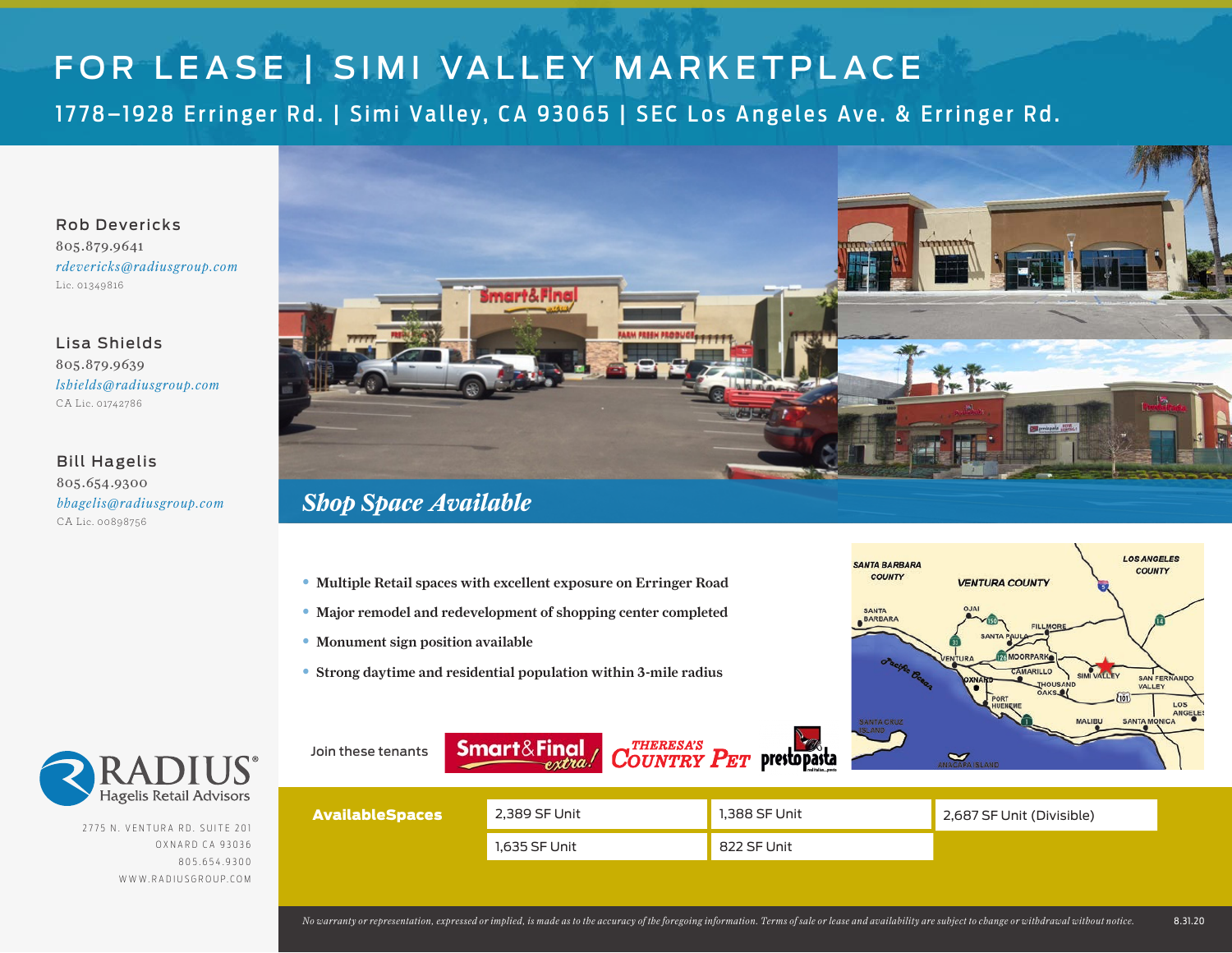## FOR LEASE | SIMI VALLEY MARKETPLACE

1778–1928 Erringer Rd. | Simi Valley, CA 93065 | SEC Los Angeles Ave. & Erringer Rd.

Rob Devericks 805.879.9641 *[rdevericks@radiusgroup.com](mailto:rdevericks%40radiusgroup.com?subject=Inquiry)* Lic. 01349816

Lisa Shields 805.879.9639 *[lshields@radiusgroup.com](mailto:lshields%40radiusgroup.com?subject=Inquiry)* CA Lic. 01742786

Bill Hagelis 805.654.9300 *[bhagelis@radiusgroup.com](mailto:bhagelis%40radiusgroup.com?subject=Inquiry)* CA Lic. 00898756



#### **Demographics**



2775 N. VENTURA RD. SUITE 201 OXNARD CA 93036 805.654.9300 WWW.RADIUSGROUP.COM

| 2019 Estimates            | 1 Mile    | 3 Mile    | 5 Mile    | Lo |
|---------------------------|-----------|-----------|-----------|----|
| Average Household Income: | \$107,395 | \$128,678 | \$130,984 | Er |
| Population:               | 25.502    | 86.619    | 123,375   |    |
| Daytime Population:       | 12.557    | 59.827    | 80,740    | Tr |

*2019 Demographics from Sites USA*

#### **Traffic Counts**

| Los Angeles Avenue:                         | 23,000 ADT |  |  |
|---------------------------------------------|------------|--|--|
| Erringer Road:                              | 24,000 ADT |  |  |
| Traffic Counts from the City of Simi Valley |            |  |  |